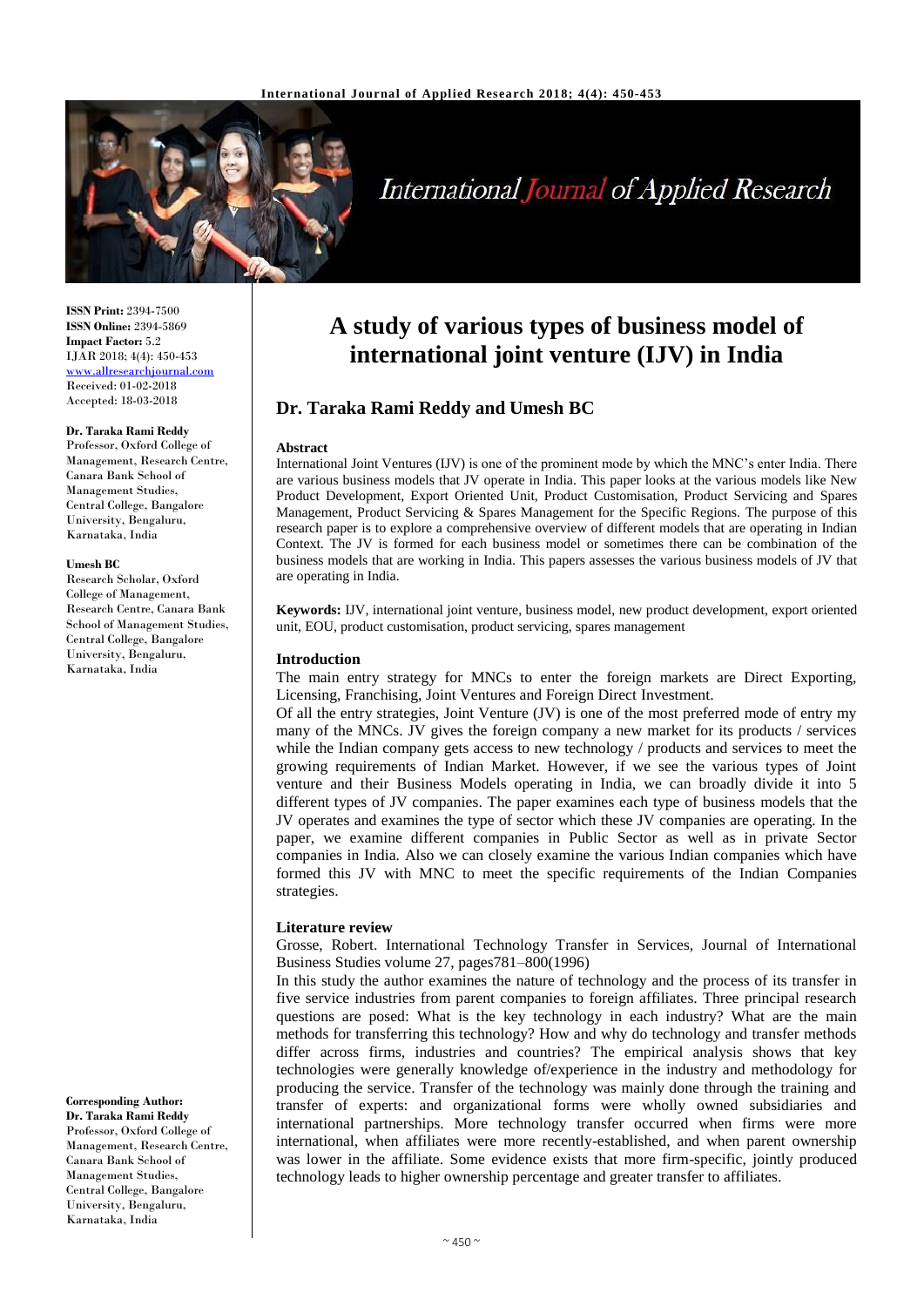# **R. Katz; E.S. Rebentisch; T.J. Alien, A study of technology transfer in a multinational cooperative joint venture, IEEE Transactions on Engineering Management (Volume: 43, Issue: 1, Feb 1996)**

In this paper, the problem of technology transfer has been extensively addressed from many different perspectives. Very few of the research studies, however, have examined it as a process, trying to understand more about how different kinds of technologies are transferred across organizational boundaries. This research examines the transfer of technologies over a three-year period in an international joint venture comprising three operating divisions of large multinational chemical companies located in Germany, the United States, and Japan. A total sample of 208 technologies are identified as having been transferred between the venture's partners. Descriptions of the types of technologies, the methods used to transfer them, their degrees of success, and the organizational, national, and cultural differences in which the international transfers took place are investigated.

# **Research gap**

On examination of various research in the areas of International Joint Venture, it is found that most of the research work is done in the areas of technology transfer, culture, specific segment of the economy, Human Resources, International relations etc, however in Indian context research on the specific types of business models that JV companies are operating in Indian context is not addressed. Also, many of the research is being done in the areas of commercial segments which are reaching the consumers, but less research is done in the areas of high technology segments like Aerospace, Defence, Heavy Electricals etc.

# **Objective**

- To identify the various business models of IJV operating in India.
- To identify the country of Origin of the IJV.

# **Uniqueness of high technology segment**

High Technology segment provide Products / Solutions which are sophisticated and meets the requirements of Aerospace, Defence, Heavy Electrical, Advance Medical Electronics. It has been found that these solutions are later converted as dual use technology and customised to meet the requirements of common man. The cost of these technologies will be very high, and often funded by Governments for the development of these technologies. If this technology related products are to be sold to other countries or JV formed in other countries then the permission of the Government is mandatory. This makes the technology restricted and also the products are developed for the particular regions. If these same products are to be used in Indian context, then this product / services needs to be customised.

# **Data analysis**

Data of 50 different companies in the Public Sector and Private Sector was considered for the study of the business model. In this it was analysed for the partnership, business models of the Company and the country of the Foreign Company.

Out of the 50 different JV companies analysed, the JV with Israel is the highest with 11 JV companies followed by France and USA with 9 and 8 respectively.

| Country    | No of JVs |
|------------|-----------|
| Isreal     |           |
| France     |           |
| <b>USA</b> |           |
| Russia     |           |
| Italy      |           |
| UK         |           |
| Others     |           |

From the analysis, the different business models of International JV is analysed.

# **Different models of IJV in Indian context**

If we examine the various Joint Venture Companies operating in Indian context, we can broadly classify them into five different types, they are

- 1. New Product Development
- 2. Export Oriented Unit
- 3. Product Customisation
- 4. Product Servicing and Spares Management
- 5. Product Servicing & Spares Management for the Specific Regions

# **New product development**

International Joint Ventures operating in New Product Development develops the new Product with the background technology from the foreign companies and develop a unique product to meet the requirements of Indian Conditions.

- BEL Thales Systems Limited is a Joint Venture between Bharat Electronics Ltd and Thales, France. In this company, the JV is working with Thales, Netherlands to develop a Multi-Target Tracking Radar (PHAROS) to address Indian and Global Market.
- **Larson & Toubro JV with MBDA for Missile systems** are developing missiles for Indian requirements.
- Strategic Defence sector, where in it was a Government to Government agreement which resulted in the formation of BrahMos for the design and manufacture of Missiles.

# **Export oriented units**

In this model, the International Joint Venture will be manufacturing in India and exported to other parts of the world.

- **International Aerospace Manufacturing Pvt. Ltd.** (IAMPL), JV of HAL with Rolls Royce manufacture more than 130 different parts for Rolls Royce Engines for Civil aircraft applications.
- Safran HAL Aircraft Engines Pvt. Ltd is a JV which manufactures precision Aero Engine components and assemblies.
- GE-BE Pvt Ltd is a JV with General Electric Medical Systems which manufacture X-ray tubes for RAD  $&$  F and CT Systems. The products are exported worldwide.

# **Product Customisation**

Many of the MNC finds Indian Defence and Aerospace market to be highly lucrative and plans to enter Indian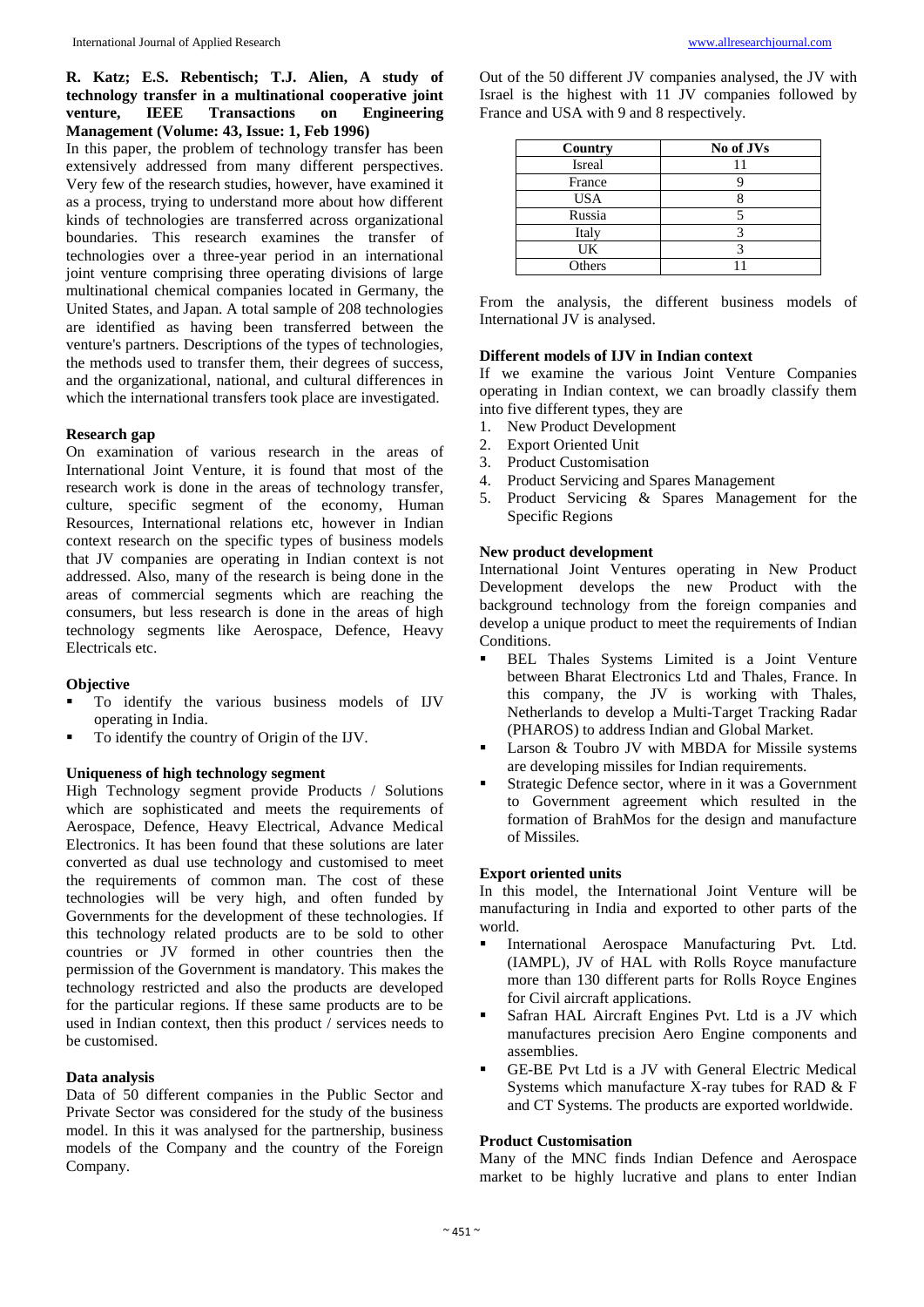market. These companies are forming JV with Indian companies to customise the product to meet the Indian requirements.

 ECIL Rapiscan is a JV with Rapiscan which specialises in metal detectors and X-ray machines for screening airport luggage, cargo and other locations.

# **Product servicing and spares management**

Many companies have sold their products in Aerospace and Defence segment to many countries Armed forces. The life of the Aircraft is more than 20 years. During this time, the aircrafts needs regular maintenance, services and supply of spares. The cost of foreign employees coming to India and maintaining the Aircrafts will be a very costly affair. This has prompted many companies to form a JV to provide Services and Spares to Products sold for Indian customers.

- Indo Russian Aviation Ltd is a JV with HAL, a PSU and RAC MiG, Ryazan, Aviazapchast. The JV provide product support / spares for Russian / erstwhile Soviet Union origin fleet of aircraft by sourcing through its Russian partners.
- Helicopter Engines MRO Private Limited is a JV with HAL and Safran Helicopter Engines. The JV provide maintenance, Repair and Overhaul Services for Safran Helicopters Engines and HAL engines installed on HAL-built Helicopters.

# **Product servicing & spares management for the specific regions**

This is similar to Product Servicing and Spares Management but the regions/ zone of servicing extends to the surrounding regions. The products profile will be limited customers and the product installed will be remote locations, preventing the foreign employee coming to service the Products. In such cases, this model is adopted and also to ensure that the resources are effectively utilised and the catering to multiple markets.

 BGGTS (BHEL -GE Gas Turbine Services Pvt Ltd) is a Joint Venture of BHEL, India and General Electric, U.S. for providing quality after-market services for Gas Turbines to GE and BHEL Customers. The JV offers reliable, time-saving and cost-efficient Gas Turbine Services to power sector customers in the Bangladesh, Sri Lanka, Mauritius and India

# **Findings**

The major findings of this study are finding the type of business model that the International Joint Ventures are operating in India. Each business model is adopted based on the Product types, complexity of maintaining the product, capturing the Indian market and also to utilise the government incentives for export oriented units.

Also, it is found that in strategic sector, the products like Radars, Fighter Plane needs to have a very less down time. It is also observed that while buying these complex high technology products, one of the conditions will be about spares for the products. The companies which provide the spares will be a better choice by the customers so that they can have their products serviced at any time and availability of spares in regular interval with limited cost. In case of this complex high technology product the cost of the Product is calculated on the life time maintenance cost rather than the one time buy of the product.

The other factors like tax holidays and other concessions given by State / Central Government, Market for the setting up of companies are also being considered while planning for the location of the IJV. The other important parameter is the Government FDI (Foreign Direct Investment) Policy to attract foreign investments in India. In the case of Defence sector, the foreign partner can invest a maximum of 49% equity in the Company, the remaining equity participation is by the JV Indian partner. This will ensure that the majority stakeholder is the Indian company. The Indian company will have a better bargaining power when dealing with the foreign partner.

#### **Suggestions**

From the analysis it is seen that many of the IJV are formed to manufacture the products in India due to the vast market and also the comparatively cheaper manpower cost. The Government should ensure that the technology flows to India due to the IJV formed. For this the Government Policy should ensure that majority of the sub-systems should be designed and manufactured in India.

On the other side, the Indian partner should be able to Indigenous the sub-systems and products over time and ensure that the products spare & service cost comes down over the years.

The MSME should also be involved in indigenous efforts so that they can design the products and they can be part of the Supply Chain Management.

#### **Conclusion**

One of the major factor for forming an IJV is the access to new market for foreign companies and diversification initiatives for the Indian companies. In this study attempt was made identify the different business models on which the IJV works and also the Government role in companies being formed. Each Models can vary over years but in many of the cases if the product comes to the end of the Product Life cycle, if the JV does not produce new products, the the IJV will fail.

# **References**

- 1. Birkinshaw J. How Multinational subsidiary mandates are gained and lost, Journal of International Business Studies 1996;27(3):467-496.
- 2. Carillo P. Technology Transfer on Joint-venture Projects in Developing Countries. Construction Management and Economics 1996;14(1):45-54
- 3. Chatterjee S, Wernerfelt B. The link between resources and type of diversification: Theory and evidence, Strategic Management Journal 1991;12(1):33-48.
- 4. Dhir S, Mital A. Asymmetric motives in Indian bilateral cross-border joint ventures with G7 nations: impact of relative partner characteristics and initial conditions', International Journal of Strategic Business Alliances 2013;3(1):69–92.
- 5. Dhir S, Mital A. 'Value creation on bilateral crossborder joint ventures: evidence from India', Strategic Change 2013;22(5–6):307–326.
- 6. Gomes-Casseres B. Joint ventures in the face of global competition, Sloan Management Review 1989;30(3):17–26.
- 7. International collaborative ventures and US firms' technology strategies, Technology Management and International Business, 1992, 209-232.